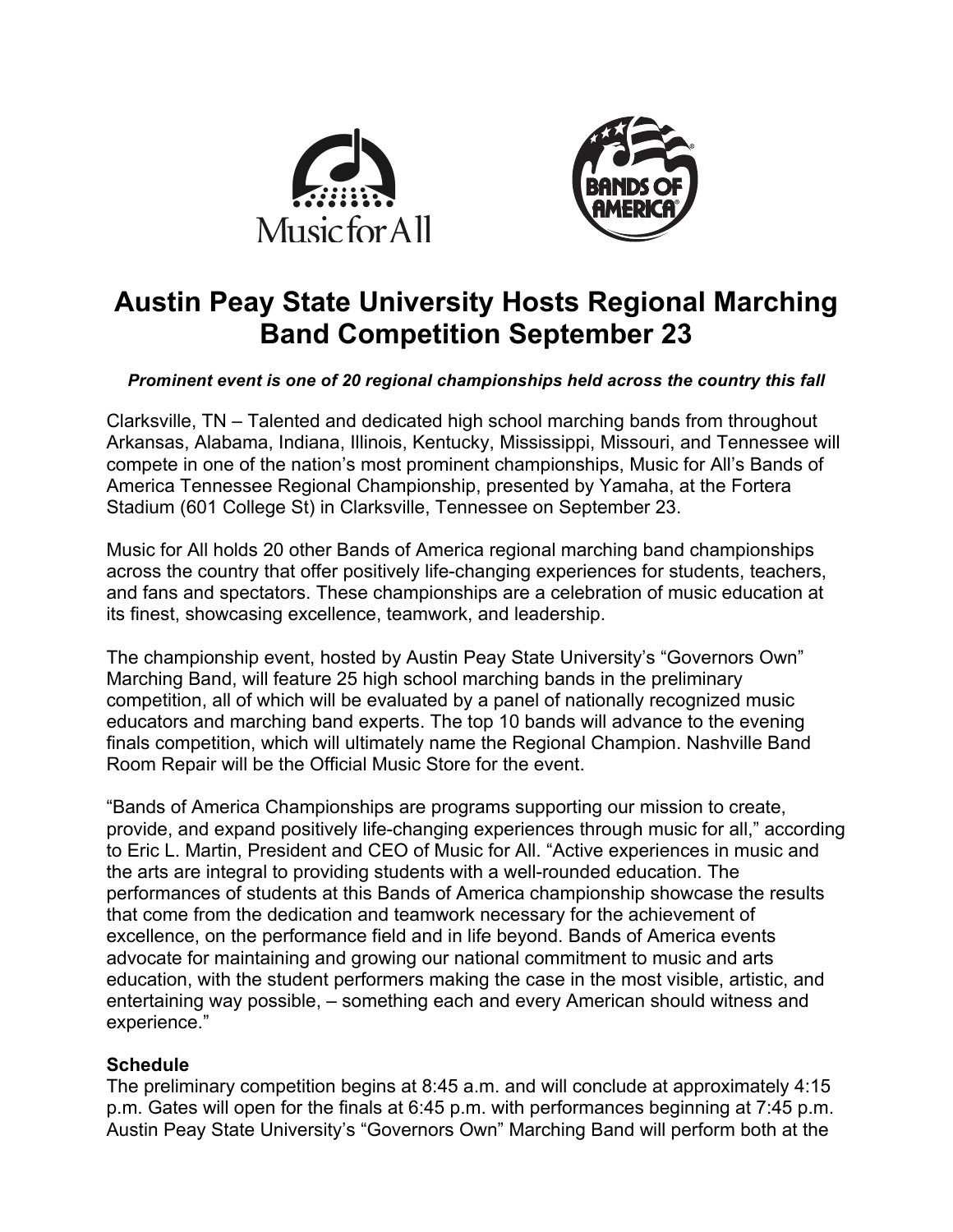conclusion of the preliminary competition and final competition. All times are tentative pending the final schedule of performing bands. Current times will be listed at musicforall.org.

### **Ticket Information**

Ticketing and schedule information is available online at musicforall.org or by calling 800.848.2263. Tickets will also be available at the gate. Standard general admission is \$18 for Preliminaries or Finals, or \$27 for a Day Pass to both. Children ages 10 and under are free for general admission seats. A \$5 off any general admission ticket (individual preliminaries, finals or full day passes) discount will be available at the gate for college students with an ID, spectators 11-18 years of age, military members and spouses (military ID required), and spectators age 62 and over.

## **About Music for All**

Since 1975, Music for All, through its Music for All, Bands of America, Orchestra America, and choir programs, has been a destination and set the standard for scholastic music ensemble performance and music education advocacy. As a 501(c)(3) nonprofit educational organization, Music for All's mission is to create, provide, and expand positively life-changing experiences through music for all. Music for All's vision is to be a catalyst to ensure that every child in America has access and opportunity for active music making in his or her scholastic environment. Music for All's programs include 30+ annual events, including the Bands of America Grand National Championships and Regional Championships for marching bands, the Music for All Summer Symposium camp for students and teachers, the Music for All National Festival and Affiliate Regional Music Festivals for concert bands, orchestras, choirs, chamber ensembles, percussion ensembles, and the national honor concert band, jazz band, orchestra, and the Bands of America Honor Band that will march for the fifth time in the Rose Parade® in 2021.

### **Sponsors Information**

Music for All efforts are supported through sponsorships, including current partnerships with National Presenting Sponsor: Yamaha Corporation of America; Official Uniform Sponsor: Fred J. Miller, Inc.; Official Student Travel Partner: Music Travel Consultants; Official Performance Equipment Sponsor: Wenger Corporation; Corporate Sponsors: Ball State University, United States Marine Drum & Bugle Corps, Zildjian and Vic Firth Company, Visit Indy and the City of Indianapolis, and Strategic Advocacy Partner: NAMM; Associate Sponsors: Delivra, Vandoren, Director's Showcase International, REMO, Tresona Multimedia, and Woodwind & Brasswind. Music for All is also supported by the Indiana Arts Commission, Arts Council of Indianapolis, the Ball Brothers Foundation, George and Frances Ball Foundation, and Lilly Endowment Inc.

# # #

**\*\*FOR IMMEDIATE RELEASE\*\***

**MEDIA CONTACT:** Lucy Wotell Marketing Coordinator Direct phone 317-524-6213